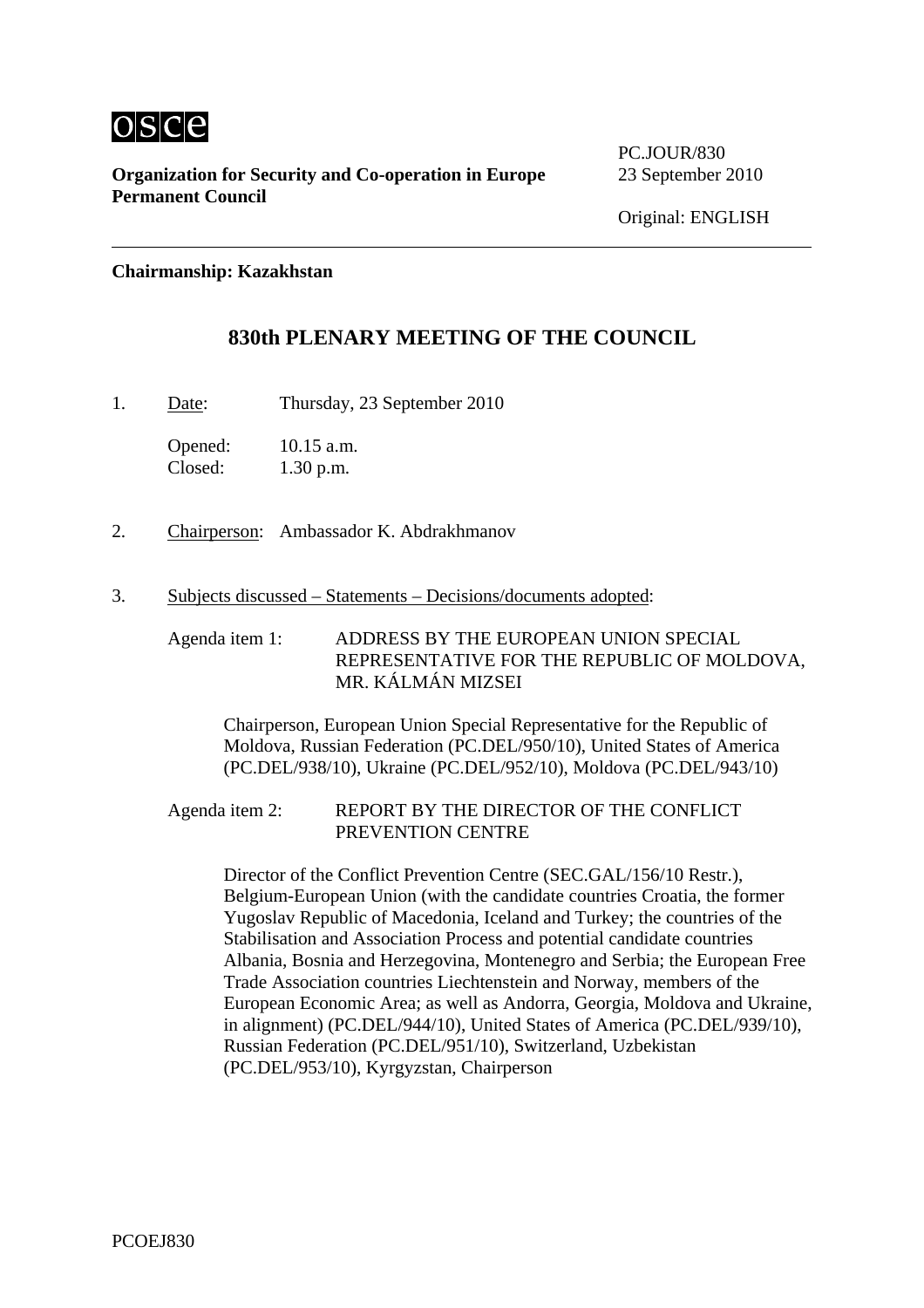Agenda item 3: DECISION ON THE RECOMMENDATION TO THE MINISTERIAL COUNCIL TO ADOPT A DECISION ON THE TIME AND PLACE OF THE NEXT MEETING OF THE OSCE MINISTERIAL COUNCIL

#### Chairperson

**Decision**: The Permanent Council adopted Decision No. 955 (PC.DEC/955) on the recommendation to the Ministerial Council to adopt a decision on the time and place of the next meeting of the OSCE Ministerial Council, the text of which is appended to this journal.

#### Agenda item 4: DECISION ON THE INDICATIVE WORK PROGRAMME FOR THE WORKING SESSIONS OF THE 2010 REVIEW **CONFERENCE**

Chairperson

**Decision**: The Permanent Council adopted Decision No. 956 (PC.DEC/956) on the indicative work programme for the working sessions of the 2010 Review Conference, the text of which is appended to this journal.

#### Agenda item 5: REVIEW OF CURRENT ISSUES

- (a) *Report on the visit to Kyrgyzstan of the Special Envoy of the Chairperson-in-Office for Kyrgyzstan, Ambassador Z. Karibzhanov, and the Director of the Conflict Prevention Centre*: Director of the Conflict Prevention Centre (SEC.GAL/166/10 OSCE+), Belgium-European Union (with the candidate countries Croatia, the former Yugoslav Republic of Macedonia and Iceland; the countries of the Stabilisation and Association Process and potential candidate countries Albania, Bosnia and Herzegovina, Montenegro and Serbia; the European Free Trade Association countries Liechtenstein and Norway, members of the European Economic Area; as well as Andorra, Moldova and San Marino, in alignment) (PC.DEL/945/10), Chairperson, Kyrgyzstan
- (b) *Court cases involving journalists in Kyrgyzstan*: United States of America (PC.DEL/940/10)
- (c) *Death penalty in the United States of America*: Belgium-European Union (with the candidate countries Croatia, the former Yugoslav Republic of Macedonia, Iceland and Turkey; the countries of the Stabilisation and Association Process and potential candidate countries Albania, Bosnia and Herzegovina, Montenegro and Serbia; the European Free Trade Association countries Liechtenstein and Norway, members of the European Economic Area; as well as Moldova, San Marino and Ukraine, in alignment) (PC.DEL/947/10), United States of America (PC.DEL/942/10)
- (d) *Death penalty in Belarus*: Belgium-European Union (with the candidate countries Croatia, the former Yugoslav Republic of Macedonia, Iceland and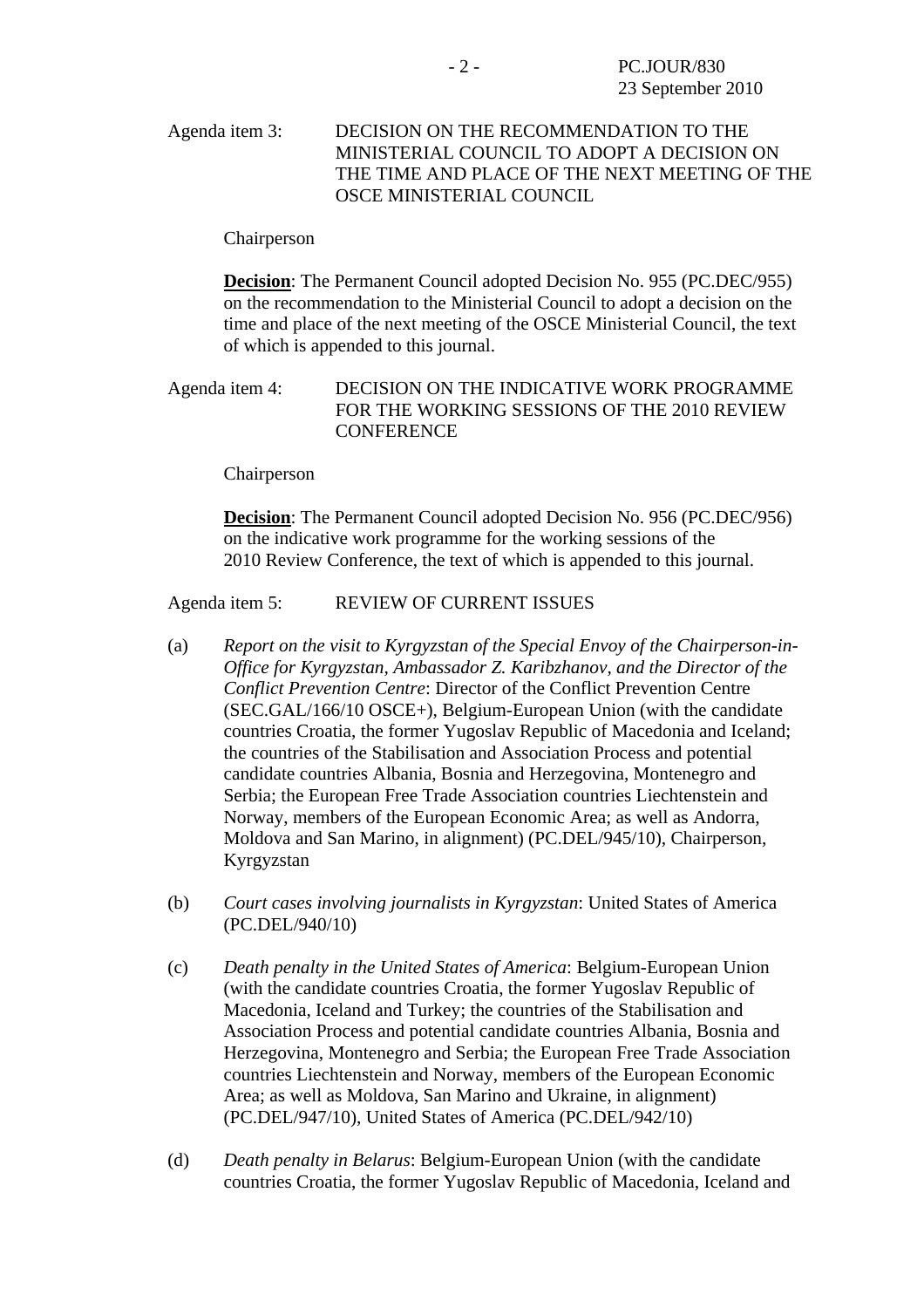Turkey; the countries of the Stabilisation and Association Process and potential candidate countries Albania, Bosnia and Herzegovina, Montenegro and Serbia; the European Free Trade Association countries Liechtenstein and Norway, members of the European Economic Area; as well as Moldova and San Marino, in alignment) (PC.DEL/948/10), Belarus (PC.DEL/949/10  $OSCE+$ )

- (e) *Situation in and around Nagorno-Karabakh*: Belgium-European Union (with the candidate countries Croatia, the former Yugoslav Republic of Macedonia and Iceland; the countries of the Stabilisation and Association Process and potential candidate countries Albania, Bosnia and Herzegovina and Montenegro; as well as the European Free Trade Association countries Liechtenstein and Norway, members of the European Economic Area, in alignment) (PC.DEL/946/10), Armenia, Azerbaijan, Chairperson
- (f) *Freedom of the media in Uzbekistan*: United States of America (PC.DEL/941/10), Uzbekistan

#### Agenda item 6: REPORT ON THE ACTIVITIES OF THE CHAIRPERSON-IN-OFFICE

- (a) *Attendance of the Chairperson-in-Office at the 65th session of the General Assembly of the United Nations:* Chairperson
- (b) *Meeting between the Chairperson-in-Office and the United Nations Secretary-General on 19 September 2010:* Chairperson
- (c) *Meetings between the Chairperson-in-Office and the President of Uzbekistan, the President of Kyrgyzstan, the Chancellor of Germany and the Secretary General of the Organization of the Islamic Conference*: Chairperson
- (d) *Informal meeting of the "5+2" negotiations on the Transdniestrian conflict, to be held in Vienna on 27 and 28 September 2010*: Chairperson

Agenda item 7: REPORT OF THE SECRETARY GENERAL

*Announcement of the distribution of a written report of the Secretary General (SEC.GAL/164/10 OSCE+)*: Secretary General

Agenda item 8: ANY OTHER BUSINESS

- (a) *Matters of protocol*: Chairperson, Japan (Partner for co-operation)
- (b) *Survey of legal provisions and practices related to freedom of expression, free flow of information and media pluralism on the Internet in OSCE participating States (FOM.GAL/3/10)*: Chairperson, Representative on Freedom of the Media
- (c) *2010 GLOBSEC Bratislava Security Conference, held in Bratislava on 13 and 14 September 2010*: Slovakia (SEC.DEL/258/10)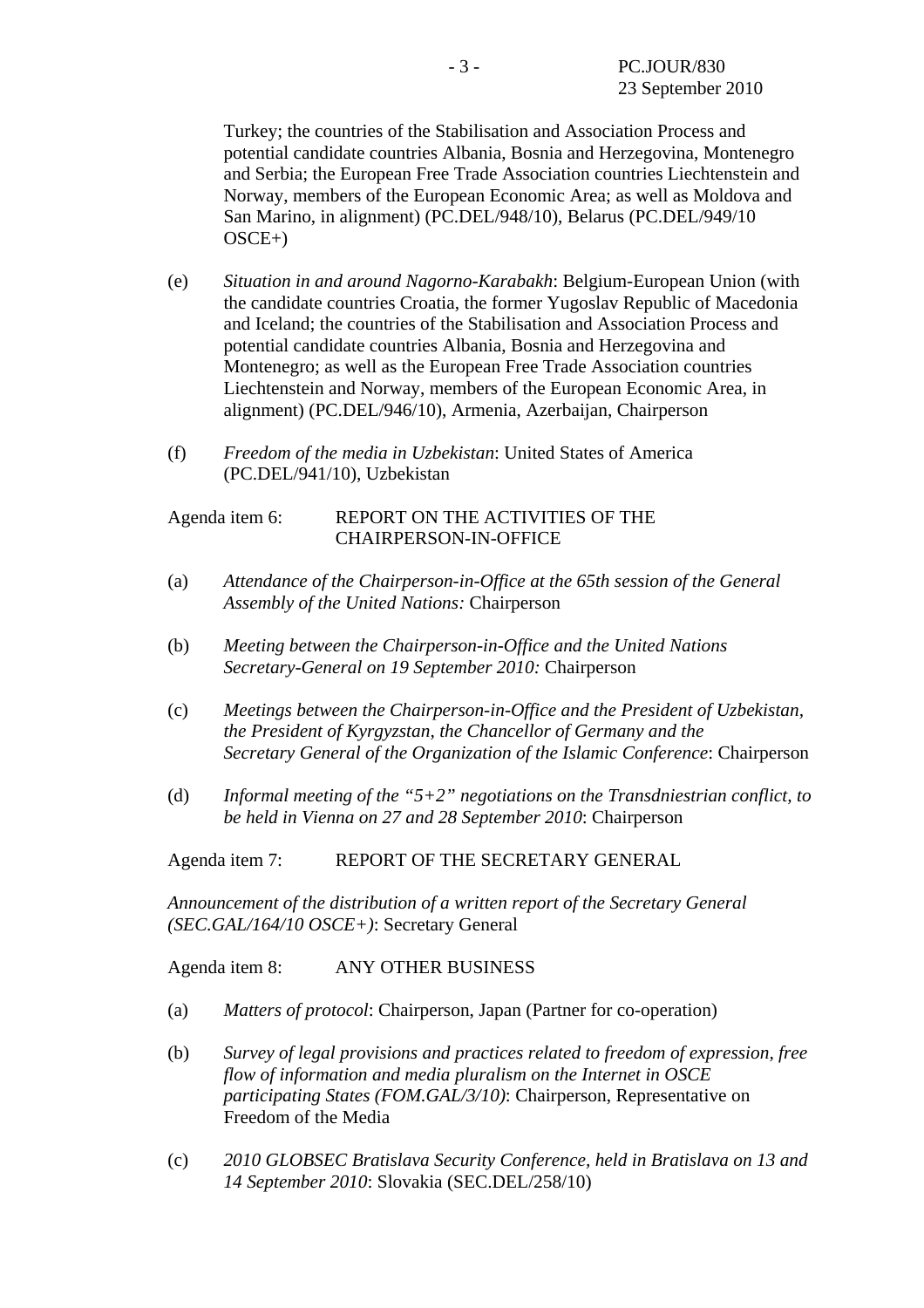- (d) *2010 Fall Meetings of the OSCE Parliamentary Assembly, to be held in Palermo, Italy, from 8 to 11 October 2010*: OSCE Parliamentary Assembly
- (e) *Request for forensic assistance with regard to the investigation into the death of journalist Mr. O. Bebenin*: Secretary General
- (f) *Organizational matters related to the OSCE Summit in Astana*: Chairperson
- 4. Next meeting:

Tuesday, 12 October 2010, in the Neuer Saal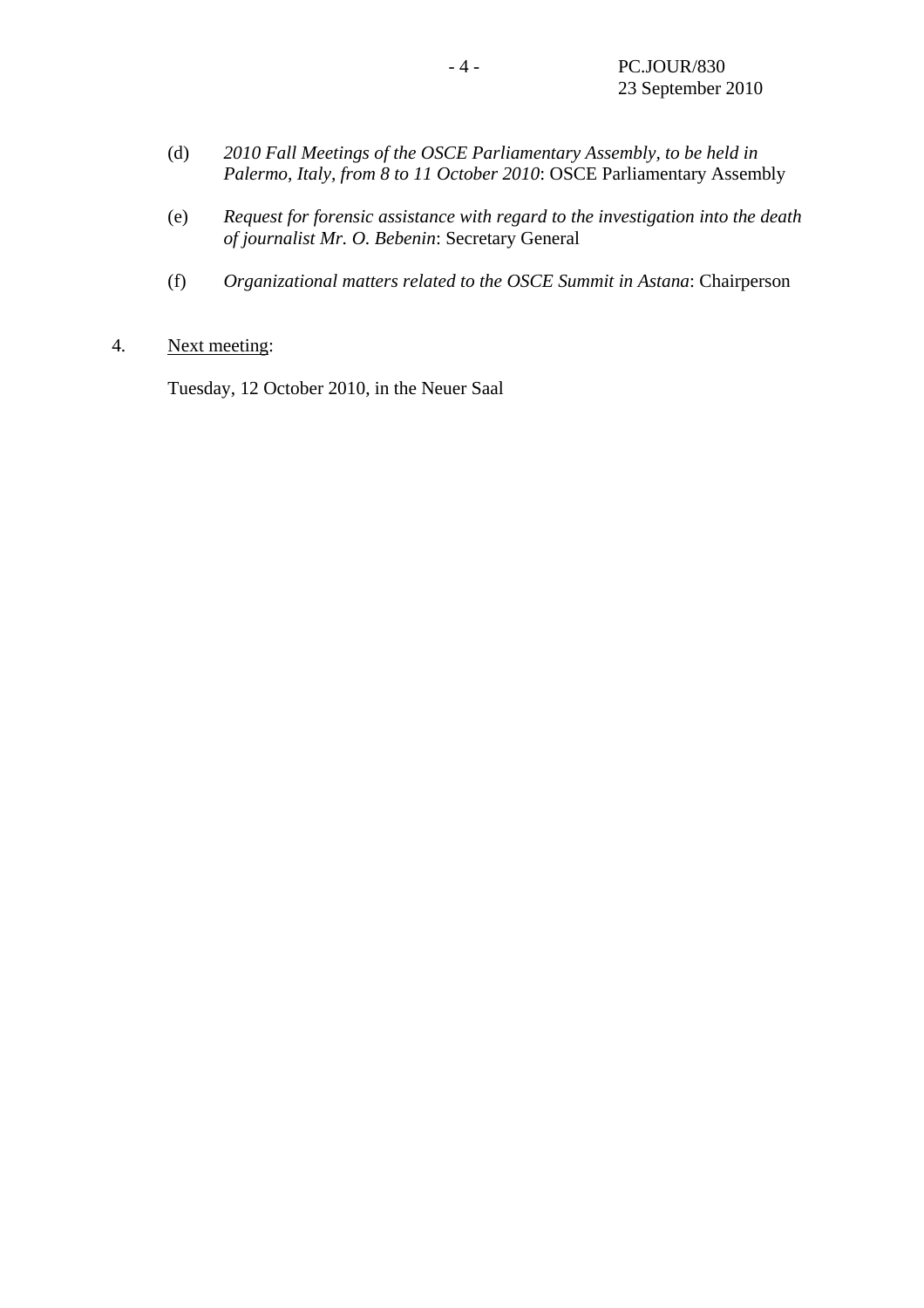

**Organization for Security and Co-operation in Europe** 23 September 2010 **Permanent Council** 

PC.DEC/955

Original: ENGLISH

**830th Plenary Meeting**  PC Journal No. 830, Agenda item 3

### **DECISION No. 955 RECOMMENDATION TO THE MINISTERIAL COUNCIL TO ADOPT A DECISION ON THE TIME AND PLACE OF THE NEXT MEETING OF THE OSCE MINISTERIAL COUNCIL**

The Permanent Council,

1. Requests the Chairperson of the Permanent Council to transmit to the Chairperson-in-Office the draft decision of the Ministerial Council on the time and place of the next meeting of the OSCE Ministerial Council, as contained in document MC.DD/4/10 of 17 September 2010;

2. Recommends that the Ministerial Council adopt that decision through a silence procedure with the period of silence expiring on 11 October 2010, at 12 noon CET.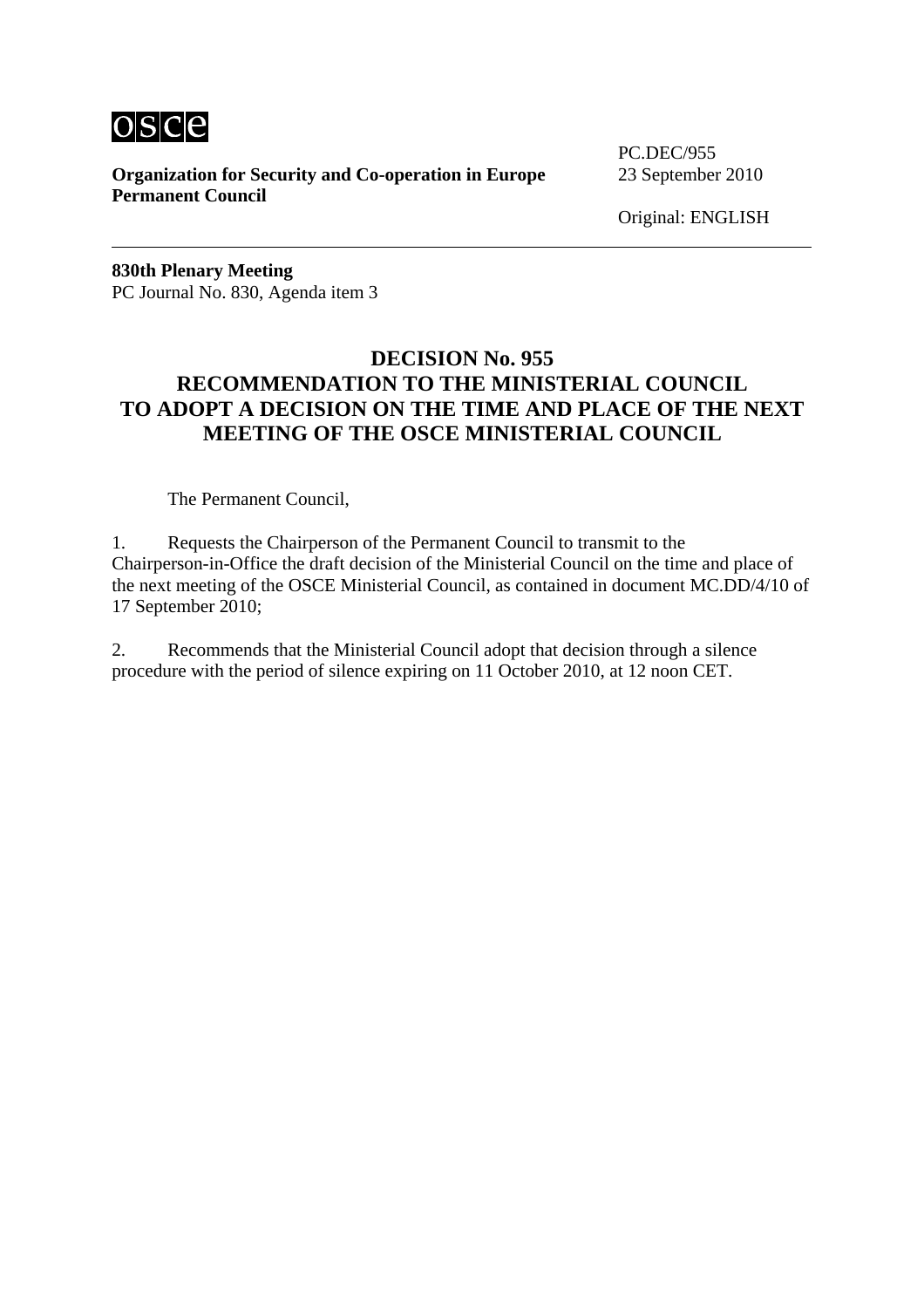

**Organization for Security and Co-operation in Europe** 23 September 2010 **Permanent Council** 

PC.DEC/956

Original: ENGLISH

**830th Plenary Meeting**  PC Journal No. 830, Agenda item 4

### **DECISION No. 956 INDICATIVE WORK PROGRAMME FOR THE WORKING SESSIONS OF THE 2010 REVIEW CONFERENCE**

The Permanent Council,

 Recalling paragraph 4 of its Decision No. 952 on the agenda, organizational framework, timetable and other modalities of the 2010 Review Conference,

 Agrees upon the indicative work programme for the working sessions of the 2010 OSCE Review Conference, as enclosed in the annex.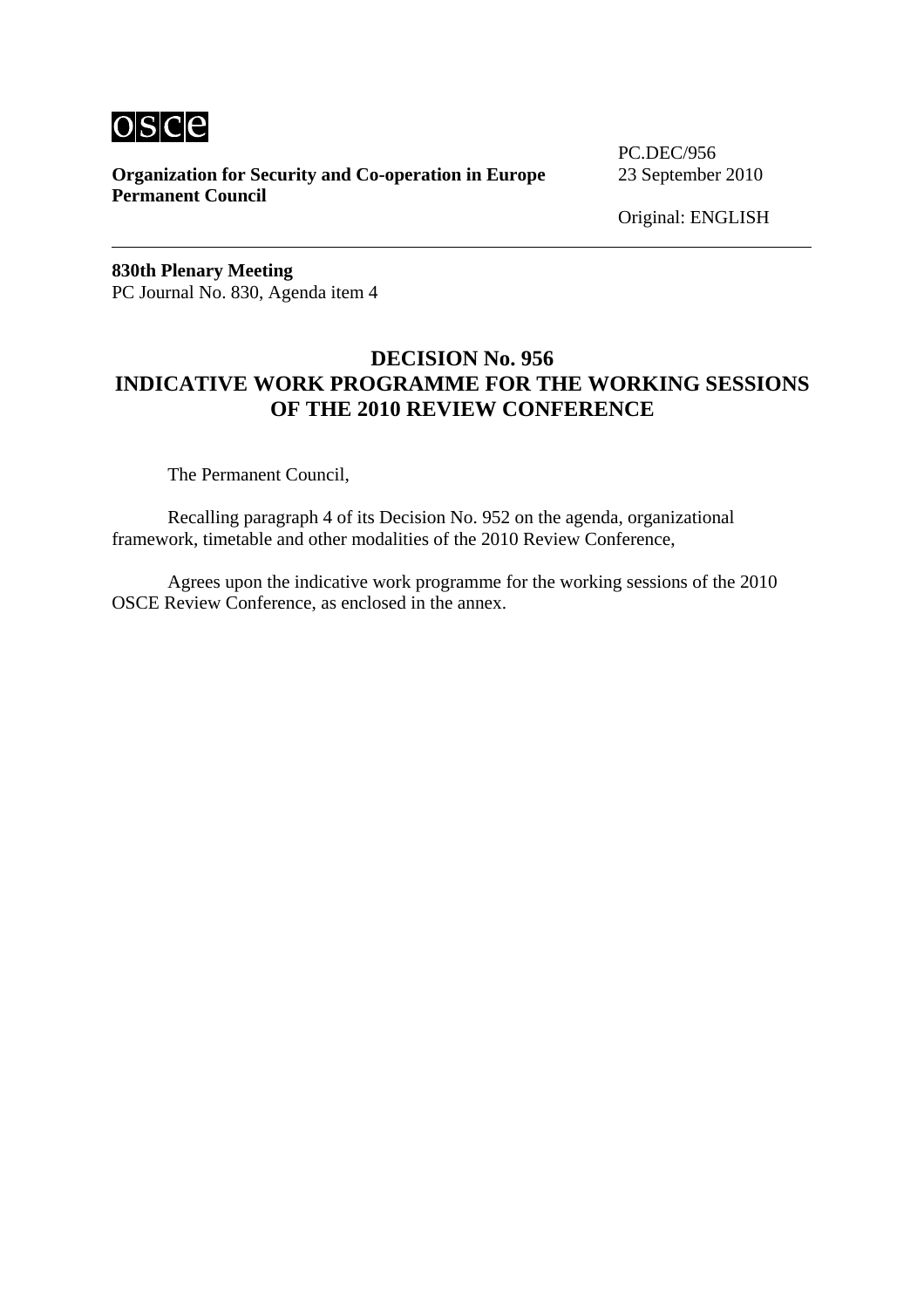PC.DEC/956 23 September 2010 Annex and the state of the state of the state of the state of the state of the state of the state of the state of the state of the state of the state of the state of the state of the state of the state of the state of the

### **REVIEW OF THE IMPLEMENTATION OF ALL OSCE PRINCIPLES AND COMMITMENTS**

 In line with Permanent Council Decision No. 952 on the Agenda, Organizational Framework, Timetable and Other Modalities of the 2010 Review Conference, the working sessions will provide an opportunity to review the implementation of existing OSCE principles and commitments and to focus on recommendations for future action and greater co-operation among participating States.

### **I. Indicative work programme for the politico-military dimension (PMS)**

### **Review sessions (Vienna)**

#### **Monday, 18 October 2010**

3 p.m. Plenary session

#### **Tuesday, 19 October 2010**

| 10 a.m. | Session 1: Transnational threats and challenges I                                                                                                                                                             |
|---------|---------------------------------------------------------------------------------------------------------------------------------------------------------------------------------------------------------------|
|         | Mandates, programmes/tools, resources/capacities and external<br>co-operation regarding OSCE contributions to counter transnational<br>threats from 1999 to 2010                                              |
|         | Combating terrorism;<br>Police-related activities;<br>Combating organized crime/drug trafficking;<br>Border security/management;<br>Cyber security;<br>Countering proliferation;<br>Cross-dimensional issues. |
| 3 p.m.  | Session 2: Transnational threats and challenges II                                                                                                                                                            |
|         | Continuation (see above)                                                                                                                                                                                      |
|         | Conclusions regarding the OSCE profile, activities and<br>structures on issues pertaining to transnational threats in the<br>coming several years                                                             |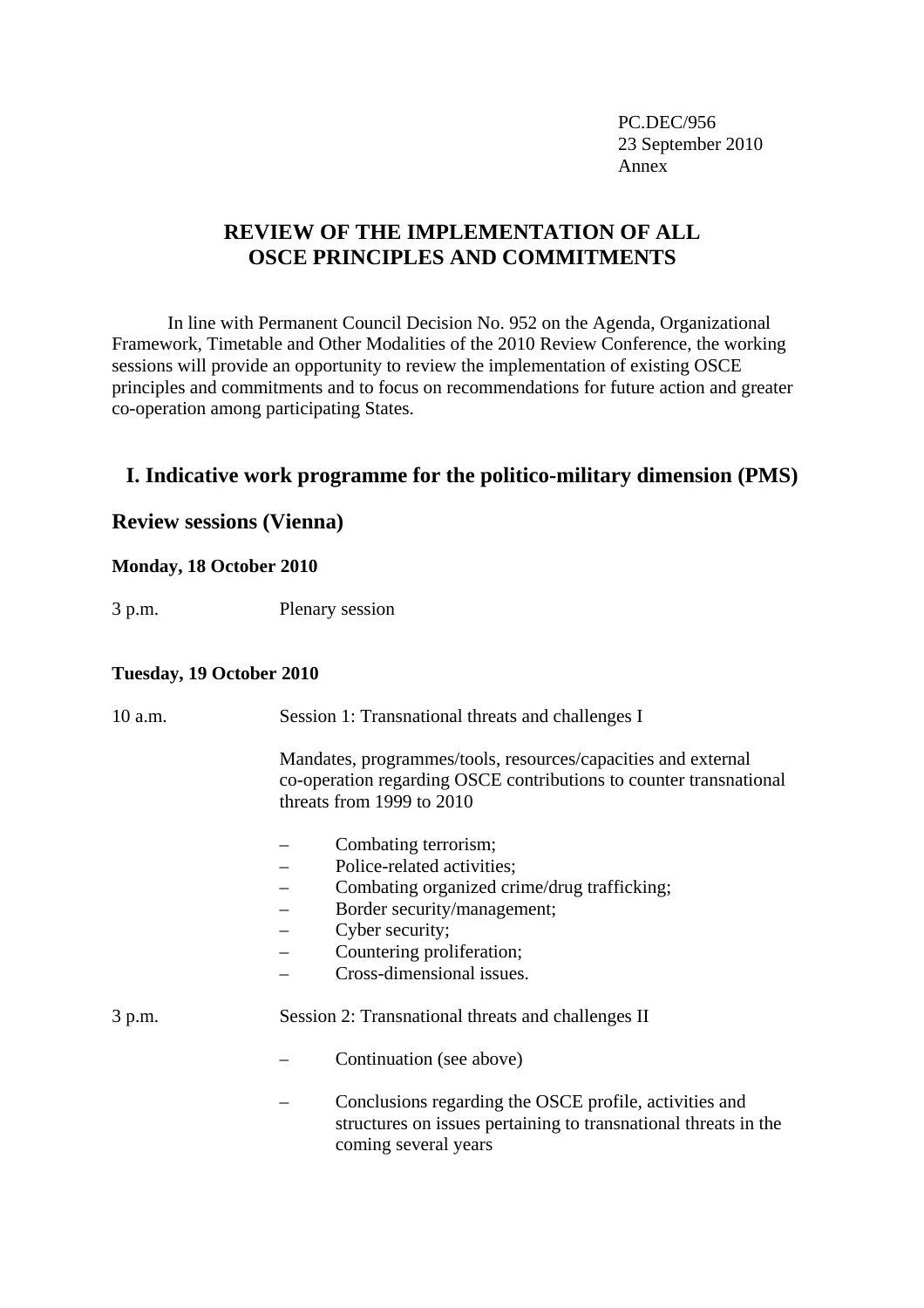# **Wednesday, 20 October 2010**

| 10 a.m. | Session 3: Role of the OSCE in early warning, conflict prevention and<br>resolution, crisis management and post-conflict rehabilitation I                                                                                                                                                             |
|---------|-------------------------------------------------------------------------------------------------------------------------------------------------------------------------------------------------------------------------------------------------------------------------------------------------------|
|         | Role, activities and capabilities of the OSCE in the entire<br>conflict cycle;<br>OSCE mechanisms and procedures;<br>Peaceful settlement of disputes and conflicts on the basis of<br>—<br>norms and principles of international law and provisions of the<br>Helsinki Final Act;<br>Lessons learned. |
| 3 p.m.  | Session 4: Role of the OSCE in early warning, conflict prevention and<br>resolution, crisis management and post-conflict rehabilitation II<br>Continuation (see above)                                                                                                                                |

# **Thursday, 21 October 2010**

| 10 a.m. | Session 5: Threats and challenges emanating from the territory of<br>Afghanistan and the OSCE's contribution to stability in the region                                                                                                                                                                       |
|---------|---------------------------------------------------------------------------------------------------------------------------------------------------------------------------------------------------------------------------------------------------------------------------------------------------------------|
|         | OSCE role in international assistance to Afghanistan as a<br>regional organization with a comprehensive mandate covering<br>the three dimensions;<br>Co-operative approach with other international organizations<br>and regional structures.                                                                 |
| 3 p.m.  | Session 6: The role and perspectives of arms control and confidence-<br>and security-building regimes in building trust in the evolving security<br>environment I                                                                                                                                             |
|         | OSCE 1996 Framework for Arms Control and CSBM regime;<br>Vienna Document 1999;<br>OSCE Code of Conduct on Politico-Military Aspects of<br>Security;<br>SALW and SCA, including rocket fuel components and<br>explosive remnants of war;<br>Role of the OSCE in non-proliferation;<br>—<br>Other agreed CSBMs. |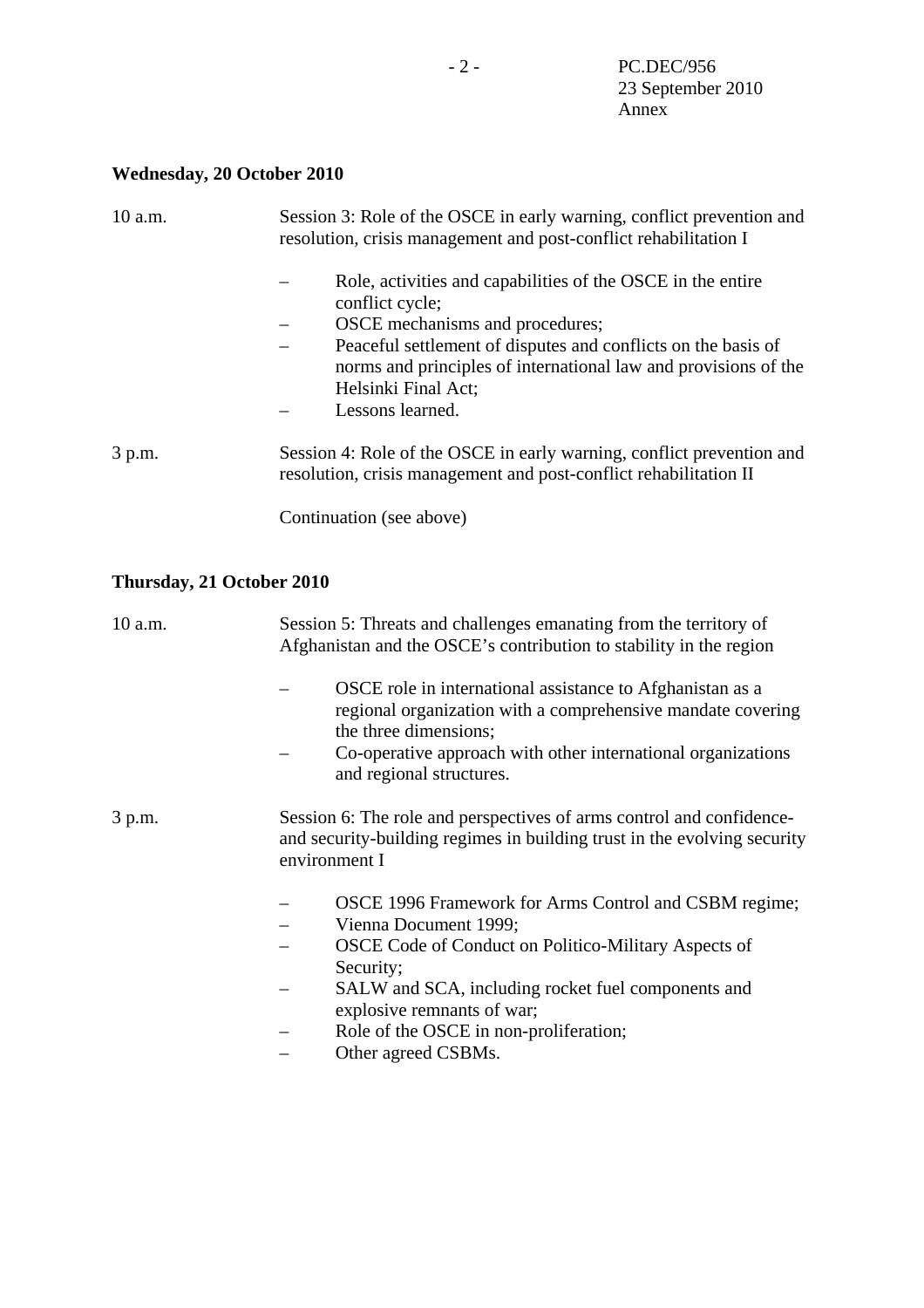### <span id="page-8-0"></span>**Friday, 22 October 2010**

| 10 a.m. | Session 7: The role and perspectives of arms control and confidence-<br>and security-building regimes in building trust in the evolving security<br>environment II  |
|---------|---------------------------------------------------------------------------------------------------------------------------------------------------------------------|
|         | Continuation (see above)                                                                                                                                            |
| 3 p.m.  | Session 8: The role and perspectives of arms control and confidence-<br>and security-building regimes in building trust in the evolving security<br>environment III |

Continuation (see above)

# **II. Indicative work programme for the economic and environmental dimension (EED)**[\\*](#page-8-0)

### **Tuesday, 19 October 2010**

| 10 a.m.                           | Session 1                                                                                                                                                                                                                                                                                                                                       |
|-----------------------------------|-------------------------------------------------------------------------------------------------------------------------------------------------------------------------------------------------------------------------------------------------------------------------------------------------------------------------------------------------|
|                                   | From Bonn to Maastricht and beyond: Adapting the OSCE<br>economic and environmental dimension to changing<br>challenges.                                                                                                                                                                                                                        |
| 3 p.m.                            | Session 2                                                                                                                                                                                                                                                                                                                                       |
|                                   | The OSCE's role, including its field presences, in fostering<br>stability and security and enhancing co-operation and<br>integration in the area of its responsibility through co-operation<br>with other international, regional, subregional organizations<br>and initiatives as well as NGOs and the business community;<br>The way forward. |
| <b>Wednesday, 20 October 2010</b> |                                                                                                                                                                                                                                                                                                                                                 |
| 10 a.m.                           | Session 3: Economic cluster                                                                                                                                                                                                                                                                                                                     |

- Strengthening good governance, including through promoting transparency, combating corruption, money laundering and the financing of terrorism;
- Transport security;
- The way forward.

 $\overline{a}$ 

<sup>\*</sup> Open to NGOs.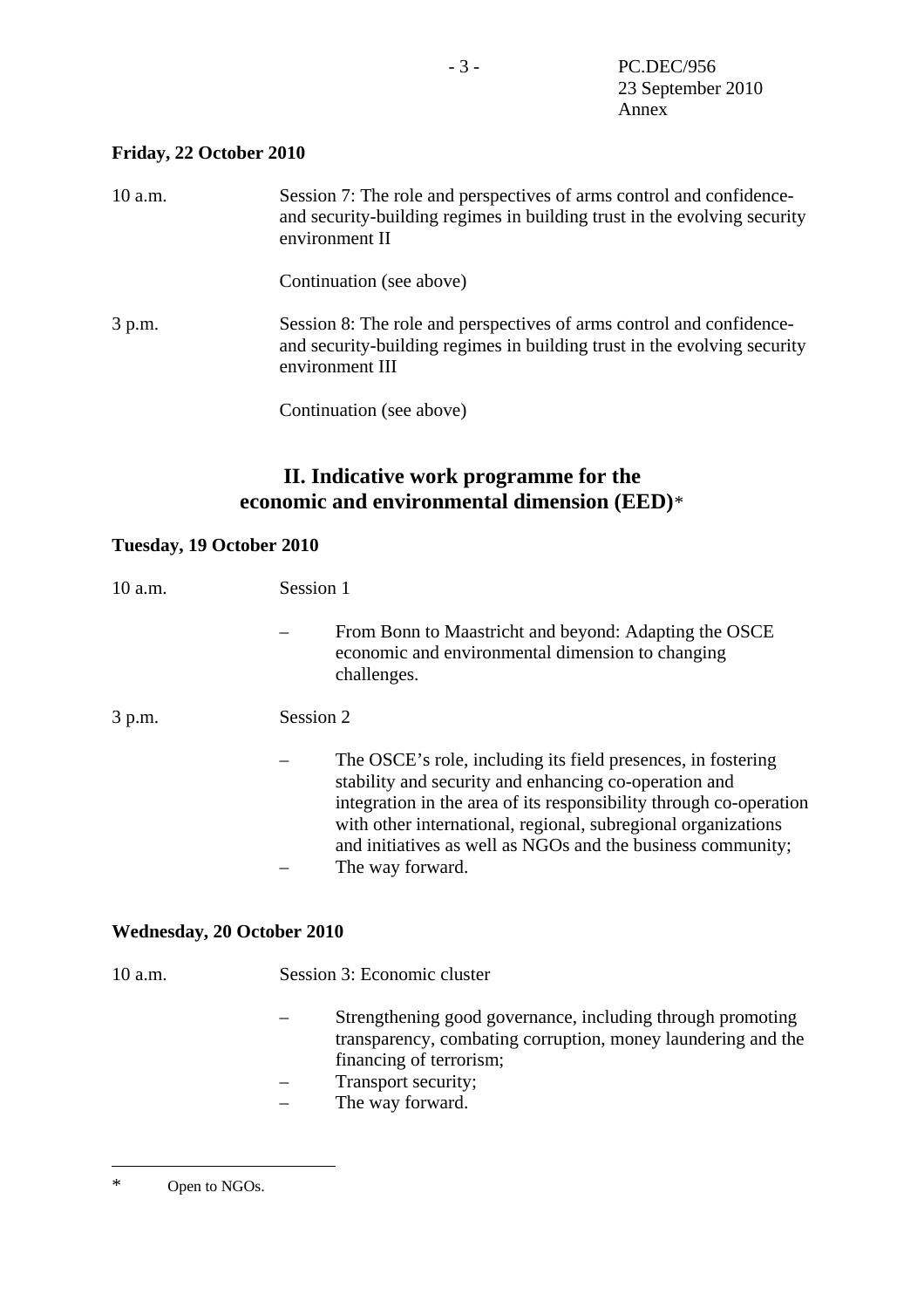<span id="page-9-0"></span>

| 3 p.m.                  | Session 4: Economic cluster (continued)                                                                                                                                                                                                                              |
|-------------------------|----------------------------------------------------------------------------------------------------------------------------------------------------------------------------------------------------------------------------------------------------------------------|
|                         | Migration;<br>Energy security;<br>The way forward.                                                                                                                                                                                                                   |
| Monday, 25 October 2010 |                                                                                                                                                                                                                                                                      |
| 10 a.m.                 | Session 5: Environmental cluster                                                                                                                                                                                                                                     |
|                         | Ensuring sustainable development and economic growth<br>through promoting technological innovation and modernization<br>in the economies, fostering social development,<br>capacity-building for environmental governance;                                           |
|                         | Protecting the environment;<br>The way forward.                                                                                                                                                                                                                      |
| 3 p.m.                  | Session 6: Environmental cluster (continued)                                                                                                                                                                                                                         |
|                         | Promoting co-operation on security aspects of the environment<br>by, <i>inter alia</i> , sustainable use and management of natural<br>resources and preventing pollution, land degradation,<br>ecological risks, natural and man-made disasters;<br>The way forward. |

### **Tuesday, 26 October 2010**

10 a.m. Session 7: The way forward and recommendations for future action

### **III. Indicative work programme for the human dimension (HD)**[\\*](#page-9-0)

### **Review sessions (Warsaw)**

### **Thursday, 30 September 2010**

- 10 a.m. Plenary session (formal opening of the 2010 OSCE Review Conference)
- 3 p.m. Plenary session (continued)

 $\overline{a}$ 

<sup>\*</sup> Open to NGOs.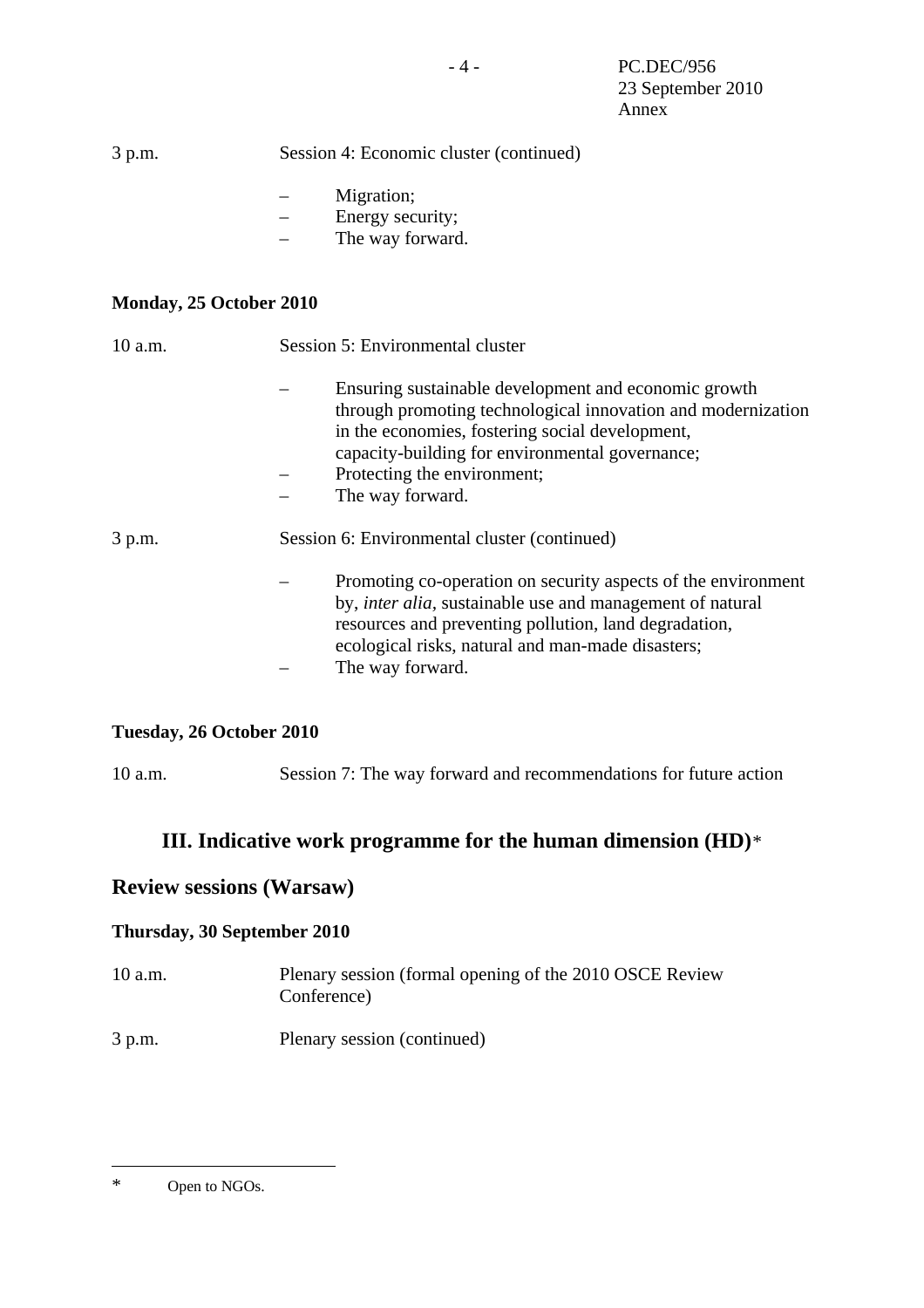# **Friday, 1 October 2010**

| 10 a.m.                        | Session 1: Democratic institutions, including:                                                                                                                                                                                               |
|--------------------------------|----------------------------------------------------------------------------------------------------------------------------------------------------------------------------------------------------------------------------------------------|
|                                | Democratic elections;<br>Democracy at the national, regional and local levels;<br>Citizenship and political rights.                                                                                                                          |
| 3 p.m.                         | Session 2: Fundamental freedoms I, including:                                                                                                                                                                                                |
|                                | Freedom of thought, conscience, religion or belief;<br>Presentation of activities of the ODIHR and other OSCE<br>institutions and field operations to implement priorities and<br>tasks contained in the OSCE decisions and other documents. |
| <b>Monday, 4 October 2010</b>  |                                                                                                                                                                                                                                              |
| 10 a.m.                        | Session 3: Fundamental freedoms II, including:                                                                                                                                                                                               |
|                                | Freedom of assembly and association;<br>National human rights institutions and the role of civil society<br>in the protection of human rights;<br>Freedom of movement.                                                                       |
| 3 p.m.                         | Session 4: Rule of law I, including:                                                                                                                                                                                                         |
|                                | Legislative transparency;<br>Independence of the judiciary;<br>Right to a fair trial.                                                                                                                                                        |
| <b>Tuesday, 5 October 2010</b> |                                                                                                                                                                                                                                              |
| 10 a.m.                        | Session 5: Rule of law II, including:                                                                                                                                                                                                        |
|                                | Exchange of views on abolition of capital punishment;<br>Prevention of torture;<br>Protection of human rights and fighting terrorism.                                                                                                        |
| 3 p.m.                         | Session 6: Humanitarian issues and other commitments, including:                                                                                                                                                                             |
|                                | Refugees and displaced persons;<br>Treatment of citizens of other participating States;<br>Human rights education.                                                                                                                           |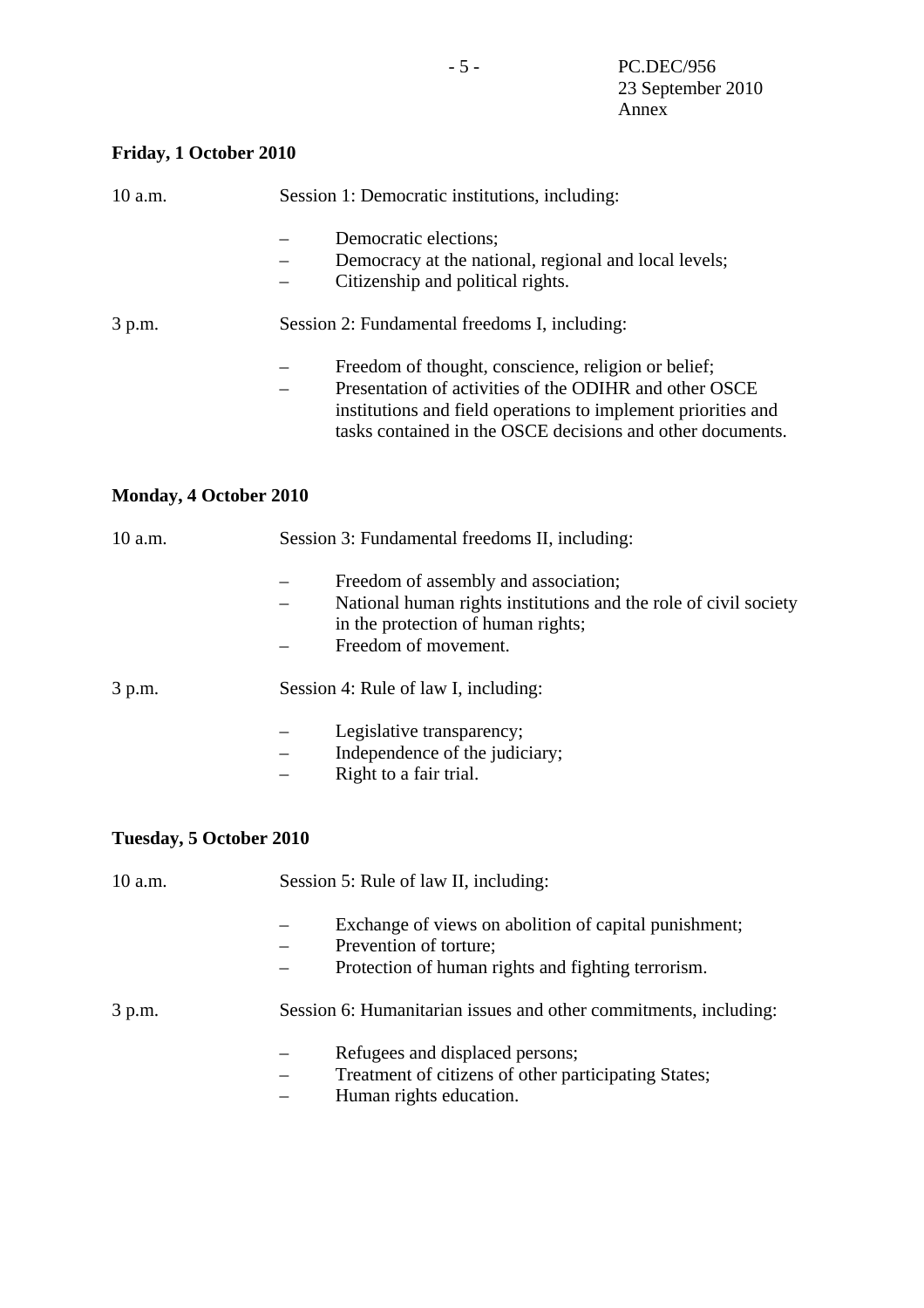### **Wednesday, 6 October 2010**

| $10$ a.m.      | Session 7: Tolerance and non-discrimination I, including:                                                                                                                                                                         |
|----------------|-----------------------------------------------------------------------------------------------------------------------------------------------------------------------------------------------------------------------------------|
|                | Implementation of the OSCE Action Plan on Roma and Sinti;<br>National minorities;<br>Preventing aggressive nationalism, racism and chauvinism.                                                                                    |
| 3 p.m.         | Session 8: Tolerance and non-discrimination II, including:                                                                                                                                                                        |
|                | Promotion of gender balance and implementation of the OSCE<br>Action Plan and relevant commitments;<br>Prevention and response to hate crimes in the OSCE area;<br>$\qquad \qquad -$<br>Combating intolerance and discrimination. |
| $\blacksquare$ | $\blacksquare$ $\blacksquare$ $\Omega$ $\blacksquare$ $\blacksquare$ $\Omega$ $\blacksquare$ $\Omega$                                                                                                                             |

### **Thursday, 7 October 2010**

10 a.m. Plenary session

### **Forward-looking discussions (Warsaw)**

### **Thursday, 7 October 2010**

3 p.m. Session 1: Freedom of media

### **Friday, 8 October 2010**

| 10 a.m. | Session 2: Intolerance against migrants                                                                 |
|---------|---------------------------------------------------------------------------------------------------------|
| 3 p.m.  | Session 3: Combating trafficking in human beings, with a particular<br>focus on trafficking in children |

## **Forward-looking discussions (Astana)**

### **Friday, 26 November 2010**

3 p.m. Session 4: Freedom of media (continued)

### **Saturday, 27 November 2010**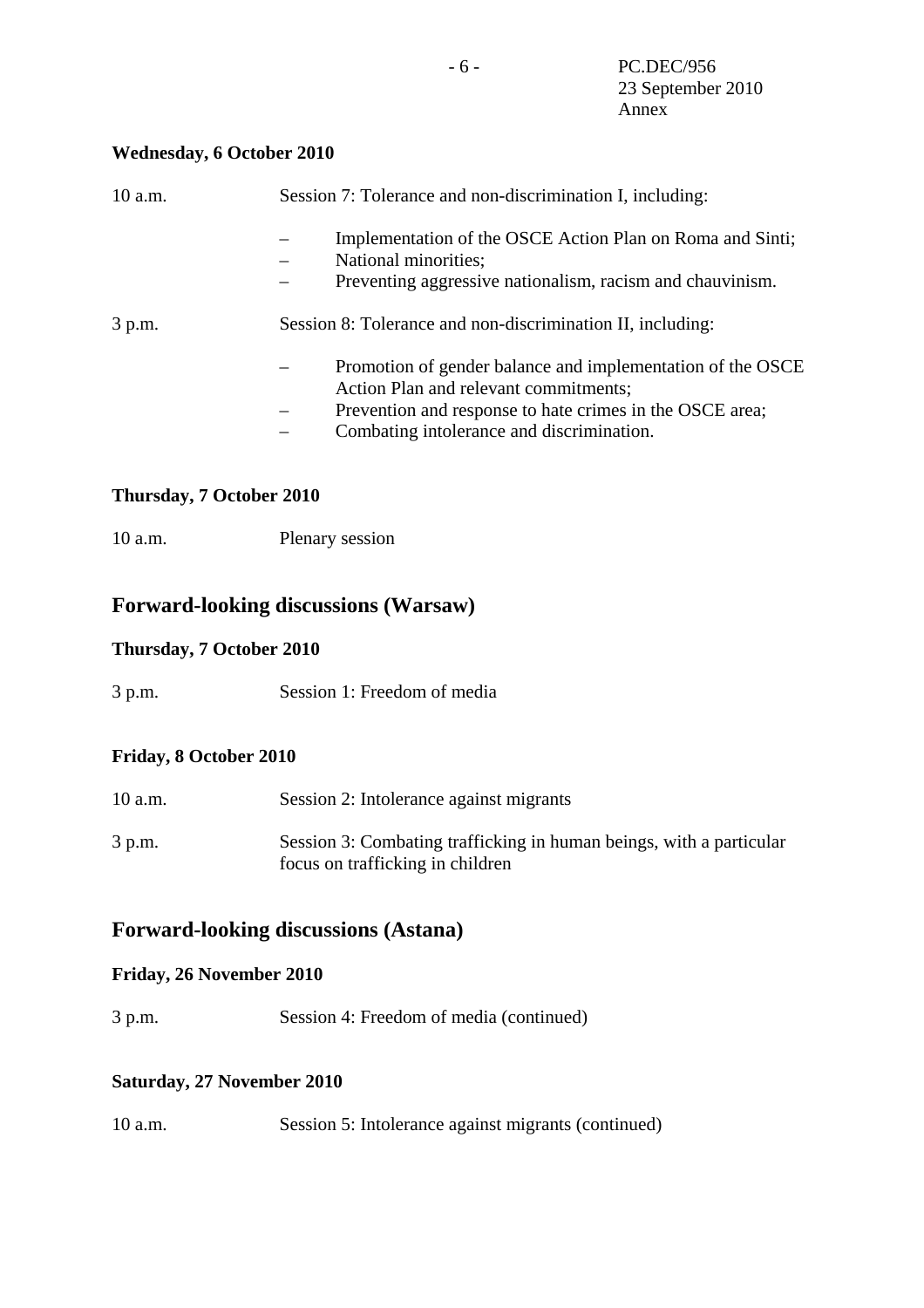<span id="page-12-0"></span>3 p.m. Session 6: Combating trafficking in human beings, with a particular focus on trafficking in children (continued)

#### **Sunday, 28 November 2010**

10 a.m. Reinforced plenary session (including formal closure of the entire 2010 OSCE Review Conference)

# **IV. Indicative work programme for OSCE structures and their activities (OSA)**

### **Review sessions (Vienna)**

### **Thursday, 21 October 2010**

| 10 a.m.   | Session 1: Enhancing the role and further strengthening capabilities of<br>the OSCE executive structures |
|-----------|----------------------------------------------------------------------------------------------------------|
|           | Part 1: Effectiveness of the Secretariat and institutions                                                |
| $3 p.m.*$ | Session 2: Enhancing the role and further strengthening capabilities of<br>the OSCE executive structures |
|           | Part 2: Lessons learned from field activities                                                            |

#### **Friday, 22 October 2010**

| 10 a.m. | Session 3                                                                                                                |
|---------|--------------------------------------------------------------------------------------------------------------------------|
|         | Co-operation with the Mediterranean Partners for Co-operation;<br>Co-operation with the Asian Partners for Co-operation. |
| 3 p.m.  | Session 4: Co-operation with international, regional, subregional<br>organizations, institutions, and initiatives        |

 $\overline{a}$ \* Open to NGOs.